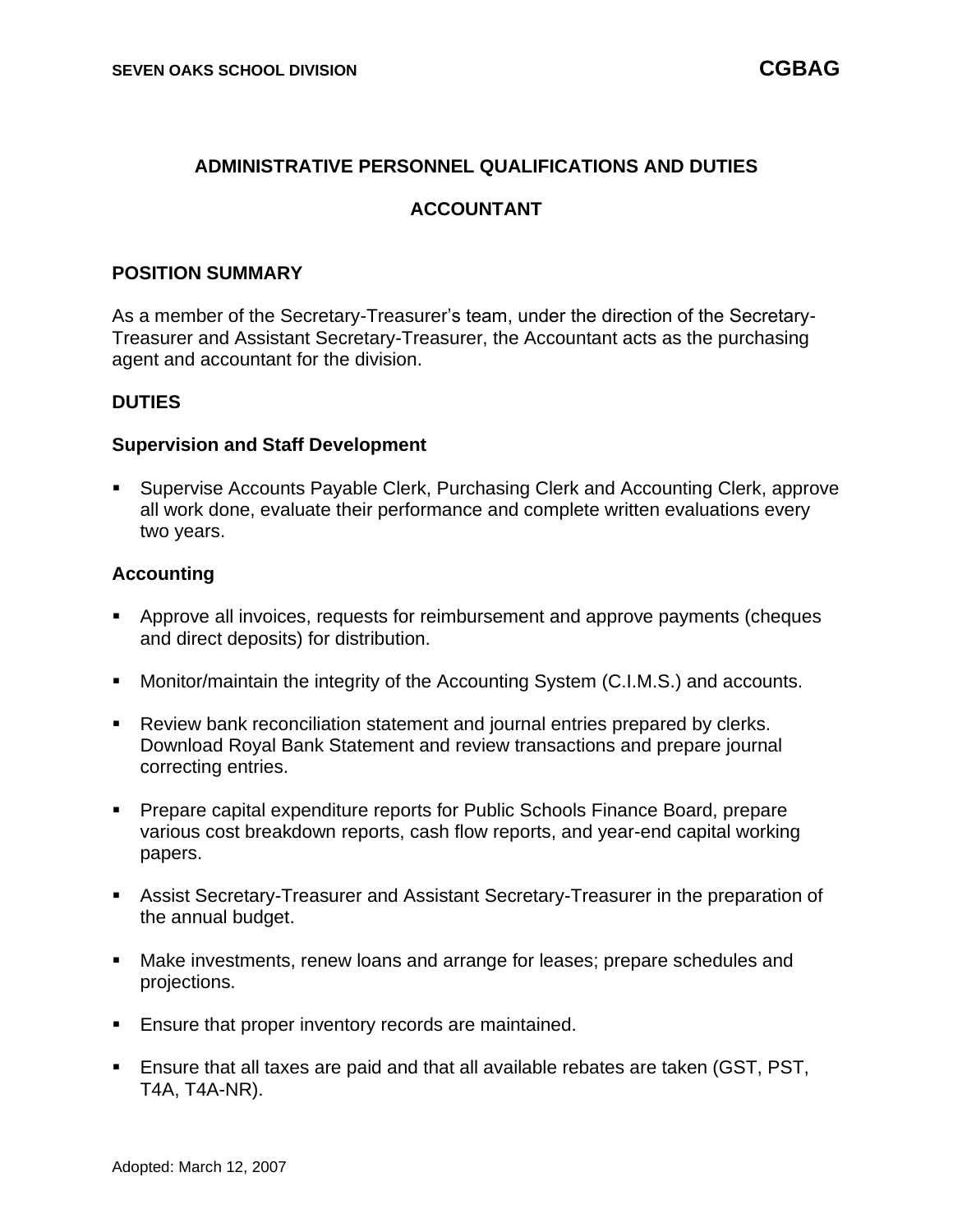- Prepare federal excise tax claim forms.
- Prepare grant claims, reimbursements and reports.
- Prepare Charity Income Tax Return for SOSD and SOEF.
- Assist with the accounting for SOEF, MYAC and KYAC.
- Set up procedures of new processes or improvements to accounting systems.
- Provide accounting and technical support to school and department staff on budgets, school funds and reimbursement claims.
- Assist divisional and school auditors with the annual audit.
- Prepare monthly operating statement and year end financial statements for the Secretary-Treasurer and Board.
- Make bank deposits in the absence of the Assistant Secretary-Treasurer.
- Maintain records retention for Financial System.

### **Purchasing**

- Approve all purchase orders and maintain related systems.
- Meet with suppliers to discuss needs, locate specific products and handle disagreements.
- Assist in the identification of product needs and sources.
- Coordinate the fleet of communication devices; phone systems, cell phones, blackberries.
- Coordinate and maintain the division tendering process and Requests for Proposals (RFPs).
- Coordinate the purchase and management of the photocopier fleet.
- Coordinate outside printing contract for division.
- **Participate in Metro Purchasing Committee.**